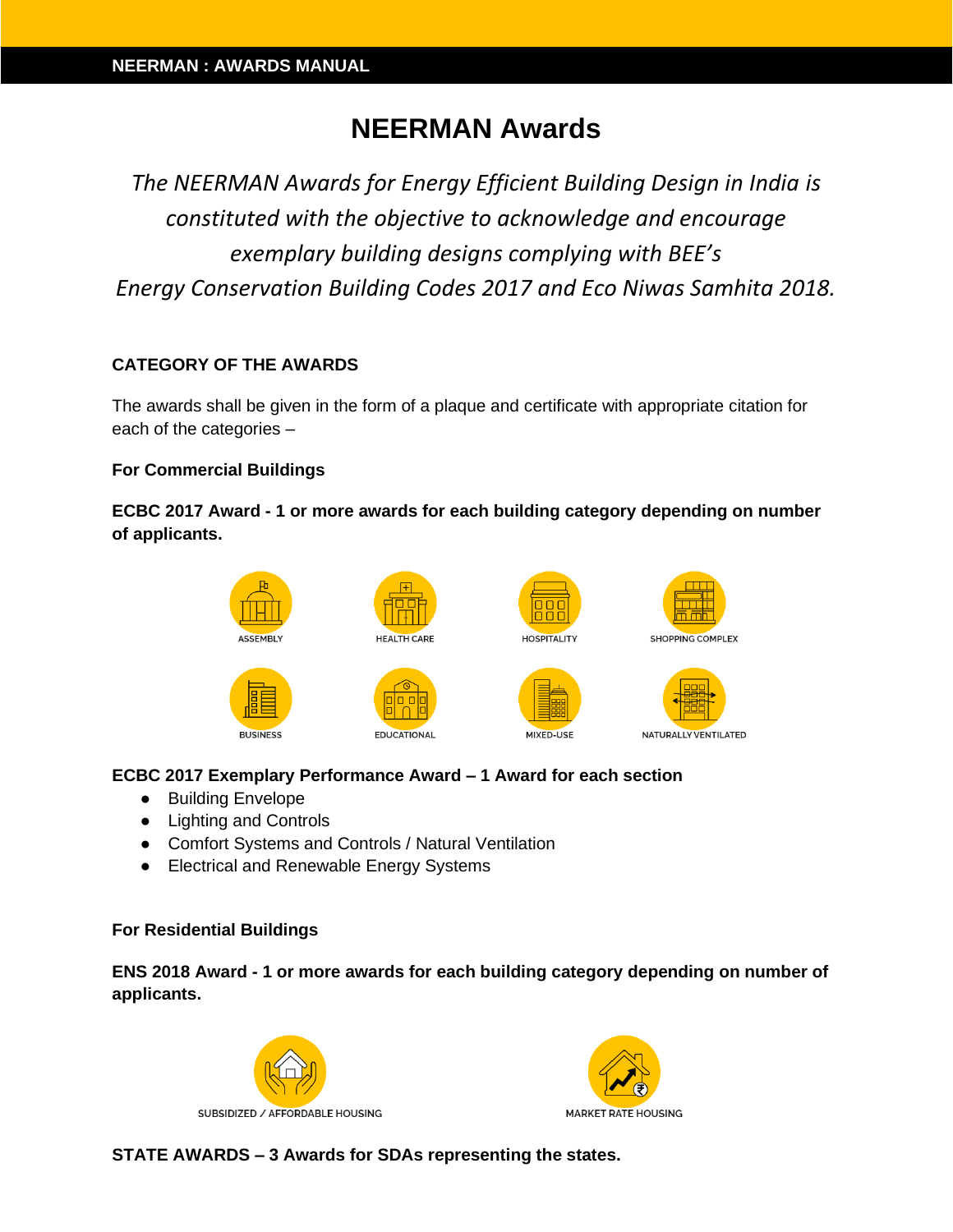## **APPLICANT LIST**

The application can be submitted by any of the following

- Building Owner
- Developer
- Project Designer
- Facility Manager
- President of a cooperative housing society
- Architects and Consultants
- RWA Representatives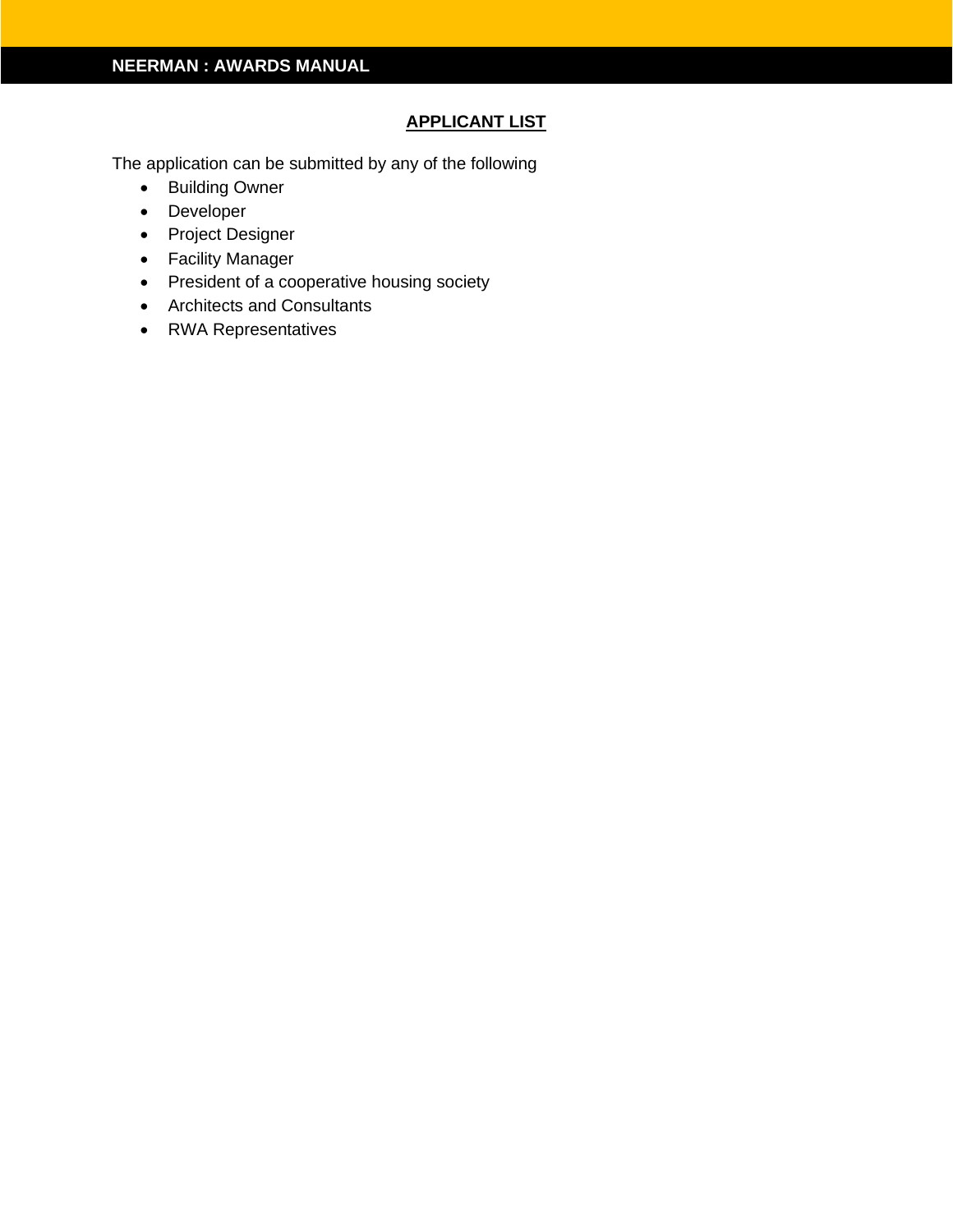## **ELIGIBILITY & EVALUATION**

## **COMMERCIAL PROJECTS**

#### **Eligibility:**

- 1. It is applicable to buildings or building complexes that have a connected load of 100 kW or greater or a contract demand of 120 kVA or greater and are intended to be used for commercial purposes.
- 2. An individual building that has received Occupancy Certificate (OC) between 1 January 2017 and date of submission 31 August 2021.
- 3. The building project should have 100% of high side HVAC<sup>1</sup>, 50% of low side HVAC<sup>2</sup> and 50% of lighting equipment installed based on project area, on or before the submission date.

Confirming the above, the owner/developer shall submit a signed declaration (Annexure 1).

*\* A project not meeting any of the mandatory criteria will not be considered for the award*

#### **Evaluation**:



#### **Evaluation Criterion**:

\*\*Weighted area scoring for a mechanically ventilated project.

#### Shall change based on building type and climate

<sup>1</sup> Chilled water production and supply to the spaces, which includes chillers, cooling tower, VRV system, VAM system, pumping arrangement etc. as applicable

<sup>2</sup> Cooling distribution side, which includes AHUs, fans, refrigerant and chilled water piping, ducting, VFD, Split unit, individual system, FCU, BMS etc. as applicable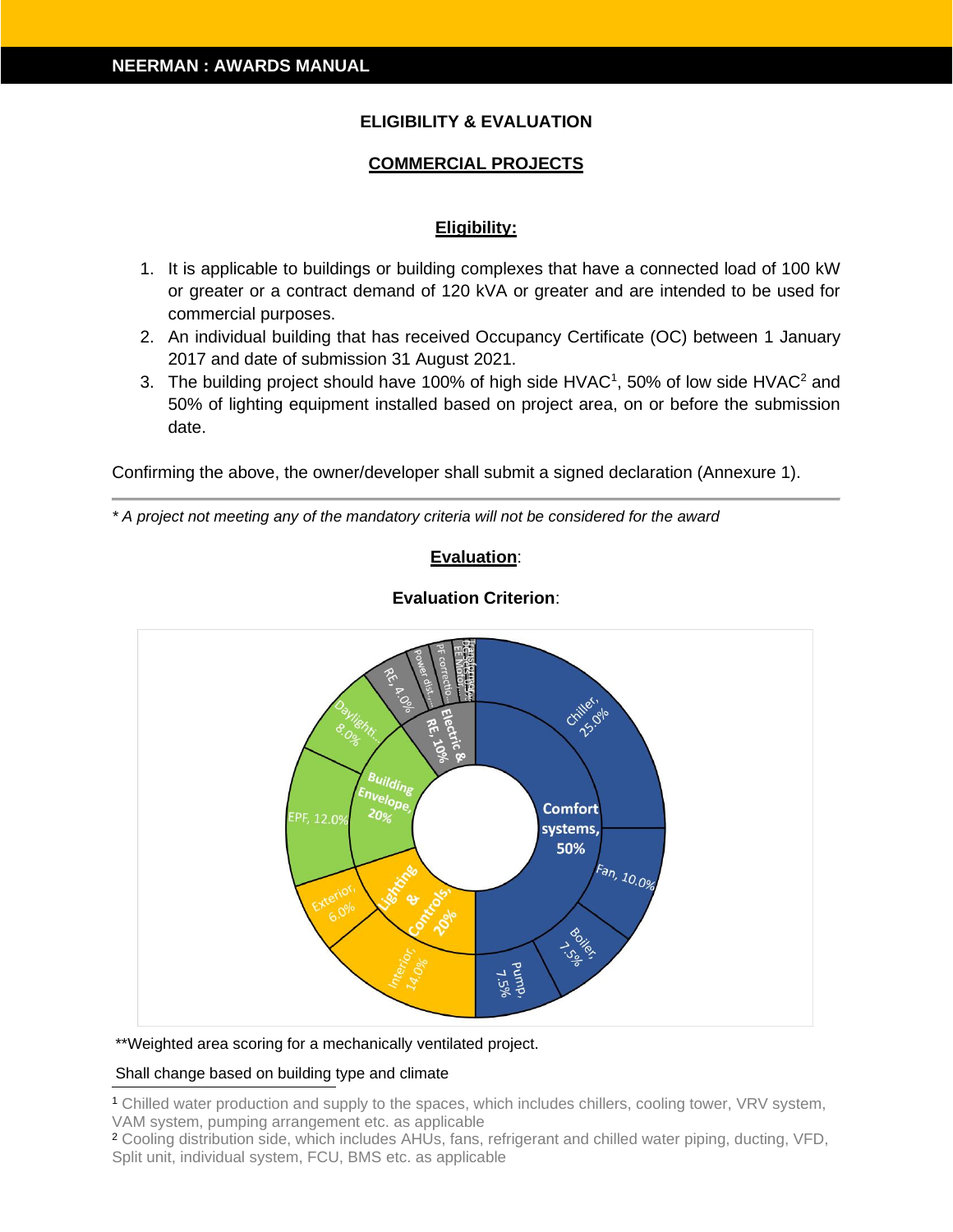The project entry would be judged through the pro forma (forms and checklists formats) which would be evaluated by the Committee and if needed through a visit/interview by the Award Judging Committee.

A 2-stage evaluation method will be followed for evaluation of entries:

**Stage 1:** Projects shall submit completed excel based Forms, Checklist (both shared via email) and Stage 1 documents.

| <b>1. ENVELOPE</b>                                                                                  |                            |                            |                                       |              |                                 |  |  |
|-----------------------------------------------------------------------------------------------------|----------------------------|----------------------------|---------------------------------------|--------------|---------------------------------|--|--|
|                                                                                                     |                            |                            |                                       |              |                                 |  |  |
| <b>1.1 ENVELOPE DETAILS</b>                                                                         |                            |                            |                                       |              |                                 |  |  |
| % Window to Wall Ratio (WWR)                                                                        |                            |                            |                                       |              |                                 |  |  |
| i.e. 100 x Total Vertical Fenestration Area /Gross Exterior Wall Area                               |                            |                            |                                       |              |                                 |  |  |
| % Skylight to roof ratio (SRR)                                                                      |                            |                            |                                       |              |                                 |  |  |
| i.e. 100 x Total Skylight Area x Gross Exterior Roof Area                                           |                            |                            |                                       |              |                                 |  |  |
| Envelope Sealing (Select from the dropdown)                                                         |                            |                            |                                       |              |                                 |  |  |
|                                                                                                     |                            |                            |                                       |              |                                 |  |  |
|                                                                                                     |                            |                            | <b>1.2 DAYLIGHTING SUMMARY</b>        |              |                                 |  |  |
|                                                                                                     |                            |                            |                                       |              |                                 |  |  |
| % above-grade floor area meeting the UDI requirement for 90% of the potential daylit time in a year |                            |                            |                                       |              |                                 |  |  |
|                                                                                                     |                            |                            |                                       |              |                                 |  |  |
|                                                                                                     |                            | <b>1.3 OPAQUE ASSEMBLY</b> |                                       |              |                                 |  |  |
| Wall U-factor (W/m2.K)                                                                              |                            |                            | Roof U-factor (W/m2.K)                |              |                                 |  |  |
|                                                                                                     |                            |                            |                                       |              |                                 |  |  |
|                                                                                                     |                            | <b>1.3.1 WALL ASSEMBLY</b> |                                       |              |                                 |  |  |
| <b>Material</b>                                                                                     | Assembly U Factor (W/m2.K) |                            | Area                                  |              | <b>Direction</b>                |  |  |
|                                                                                                     |                            |                            | (m2)                                  |              |                                 |  |  |
| 200 mm hollow concrete block +                                                                      |                            |                            |                                       |              | <b>North</b>                    |  |  |
| <b>50mm XPS insulation + External</b>                                                               |                            |                            |                                       |              |                                 |  |  |
| Cladding                                                                                            |                            |                            |                                       |              |                                 |  |  |
| 200 mm hollow concrete block +                                                                      |                            |                            |                                       |              | South                           |  |  |
| <b>50mm XPS insulation + External</b>                                                               |                            |                            |                                       |              |                                 |  |  |
| Cladding                                                                                            |                            |                            |                                       |              |                                 |  |  |
| 200 mm hollow concrete block +                                                                      |                            | 0.34                       |                                       | 5405.75 East |                                 |  |  |
| 50mm XPS insulation + External                                                                      |                            |                            |                                       |              |                                 |  |  |
| Cladding                                                                                            |                            | 0.34                       |                                       |              |                                 |  |  |
| 200 mm hollow concrete block +                                                                      |                            |                            | 5406.74 West                          |              |                                 |  |  |
| 3a.Comfort systems & Controls                                                                       |                            |                            | <b>3b.Natural Ventilation Systems</b> |              | 4.Electrical & Renewable energy |  |  |

| <b>Applicability (select</b><br>from dropdown) | Component                                                                         | Information required                                                                                              |  |  |
|------------------------------------------------|-----------------------------------------------------------------------------------|-------------------------------------------------------------------------------------------------------------------|--|--|
|                                                | Occupancy Certificate                                                             | Confirmation that the project has received Occupancy<br>Certificate between 1 January 2017 and date of submission |  |  |
|                                                | <b>Submission Drawings</b><br>Project Photographs                                 | Floor plans                                                                                                       |  |  |
|                                                |                                                                                   | <b>Elevations</b>                                                                                                 |  |  |
|                                                |                                                                                   | High resolution photographs of the project (5-10 in numbers)<br>showing key project features                      |  |  |
|                                                | Additional submission drawings for Mixed<br>mode & naturally ventilated buildings | Door-Window Schedule                                                                                              |  |  |
|                                                | Additional Photographs for Mixed mode &<br>naturally ventilated buildings         | Project photographs of implemented ventilation strategies                                                         |  |  |

Objective forms and project drawings shall be evaluated, leading to short-listing of projects for the next stage of awards.

Projects shall fill the excel based form according to their ventilation type as mentioned below-Mechanically ventilation: Fill sheet 3a. Comfort systems and controls' form

Mixed Mode ventilation: Fill both sheet 3a. Comfort systems and controls' and sheet 3b. Natural Ventilation forms and respective document checklist

Natural ventilation: Fill sheet 3b. Natural Ventilation form and respective document checklist

|                                                                                                                                                                                                                  |                                  |                                                                                                                                                                                                                                                                                                                                                                                                  |                   |                              | <b>3a. COMFORT SYSTEMS AND CONTROLS</b>                                                                    |                      |              |                                                   |
|------------------------------------------------------------------------------------------------------------------------------------------------------------------------------------------------------------------|----------------------------------|--------------------------------------------------------------------------------------------------------------------------------------------------------------------------------------------------------------------------------------------------------------------------------------------------------------------------------------------------------------------------------------------------|-------------------|------------------------------|------------------------------------------------------------------------------------------------------------|----------------------|--------------|---------------------------------------------------|
|                                                                                                                                                                                                                  |                                  |                                                                                                                                                                                                                                                                                                                                                                                                  |                   |                              | <b>3.1 DESCRIPTION OF COMFORT SYSTEMS TYPE AND FEATURES</b>                                                |                      |              |                                                   |
| Natural ventilation, mechanical<br>Ventilation, Low energy comfort<br>system, heating and cooling<br>mechanical equipment. Percentage<br>area distribution for the installed<br>system, and related information. |                                  | The project has a provision of centralised Air Conditioners for Office spaces with 4 water cooled chillers<br>(including one standby). All the motors, including that of cooling towers, have a motor efficiency of IE2. The<br>project has also provided provision of time clock control and VAV fan controls. The project is provisioned with<br>Treated Fresh Air systems with heat recovery. |                   |                              |                                                                                                            |                      |              |                                                   |
| <b>COMPLIANCE OPTION (Select</b>                                                                                                                                                                                 |                                  |                                                                                                                                                                                                                                                                                                                                                                                                  |                   |                              |                                                                                                            | Performance Method   |              |                                                   |
| Equipment                                                                                                                                                                                                        | Tupe (Select<br>from the         | Capacity<br>(kWr)                                                                                                                                                                                                                                                                                                                                                                                | <b>Quantity</b>   | required information below.) | <b>3.2.1 COOLING AND HEATING EQUIPMENT SCHEDULE</b><br>Performance<br>COP/EER/SCOP/Effici   IPLV/Part load |                      |              | Area served by the<br>equipment (m <sup>2</sup> ) |
|                                                                                                                                                                                                                  | dropdown)                        |                                                                                                                                                                                                                                                                                                                                                                                                  |                   |                              | ency                                                                                                       | efficiency/ISEER/IEE |              |                                                   |
|                                                                                                                                                                                                                  |                                  |                                                                                                                                                                                                                                                                                                                                                                                                  |                   |                              |                                                                                                            |                      |              |                                                   |
|                                                                                                                                                                                                                  |                                  |                                                                                                                                                                                                                                                                                                                                                                                                  |                   | Value                        | <b>Units</b>                                                                                               | Value                | <b>Units</b> |                                                   |
|                                                                                                                                                                                                                  | <b>Water Cooled</b><br><b>NA</b> |                                                                                                                                                                                                                                                                                                                                                                                                  | 1050 3(+1 standb) | 6.09                         |                                                                                                            |                      | 0.577 KV/Ton | 36040                                             |
| <b>Chiller</b><br>Unitary, Split,<br>Packaged Air-<br>Conditioners<br>Variable<br>Refrigerant Flow                                                                                                               | <b>NA</b>                        |                                                                                                                                                                                                                                                                                                                                                                                                  |                   |                              |                                                                                                            |                      |              |                                                   |
| <b>Air Conditionin</b>                                                                                                                                                                                           | لمتملأ                           |                                                                                                                                                                                                                                                                                                                                                                                                  |                   |                              |                                                                                                            |                      |              |                                                   |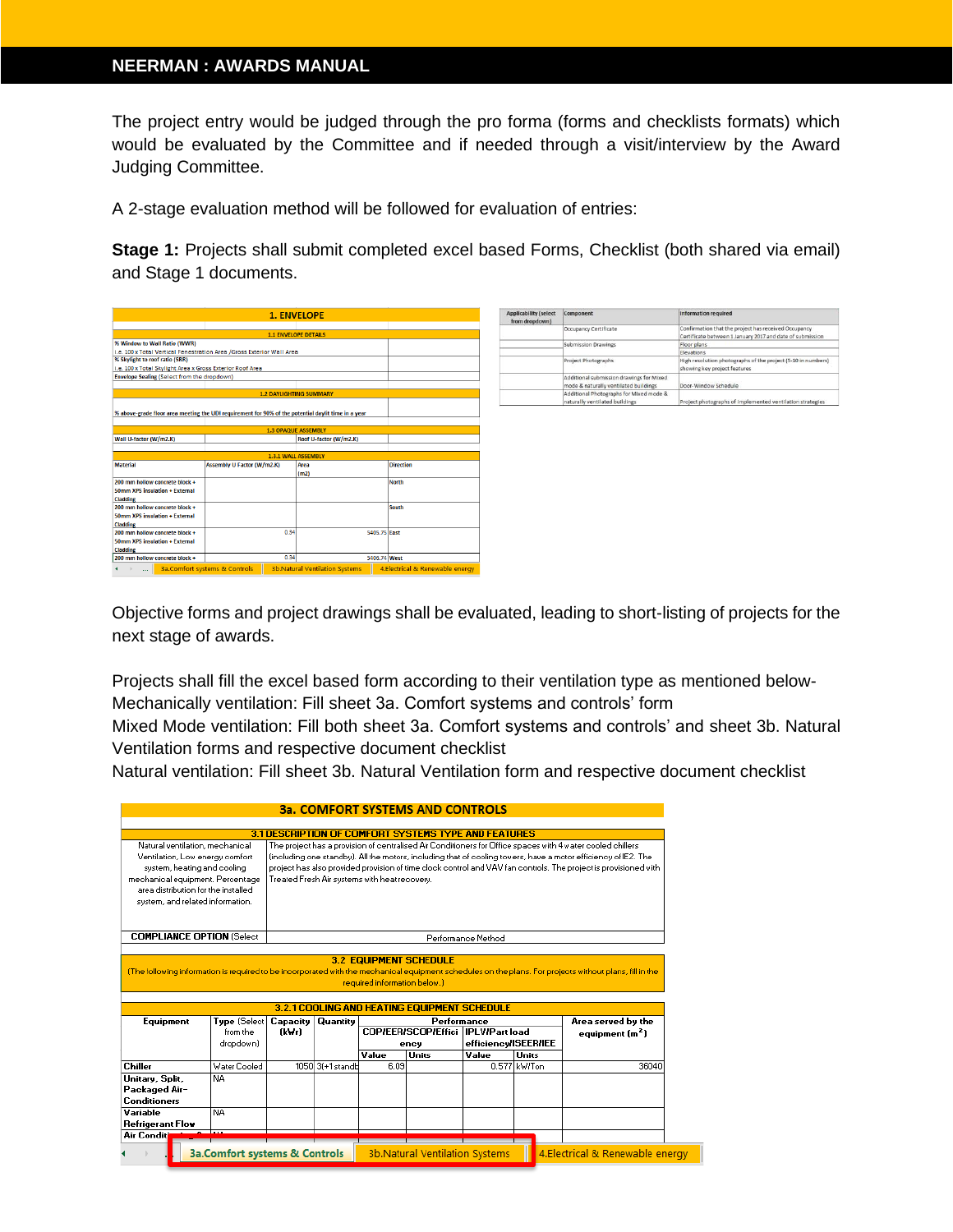#### **Submission Requirement at stage 1**

Following documents are required to be submitted by applicants at stage 1

- Application forms
- Detail Drawings
	- (1) Floor Plans
		- (2) Elevation
- Copy of occupancy certificate
- High resolution photographs of project
- Self-Declaration Form declaring the validity, authenticity, and applicability of the documents submitted by the applicants (Annexure 1)

Additional documents required for mixed mode and naturally ventilated building

- Door-window Schedule
- Project photographs of implemented ventilation facilities (for mixed mode and naturally ventilated building)

**Stage 2:** The shortlisted applicants are required to submit detail specifications & documents authenticating the ECBC compliant systems implemented in the project. Supporting documents of the short-listed projects shall be evaluated and the technical committee shall finalize decisions on the awards.

#### **Submission Requirement at stage 2**

Following documents are required to be submitted by applicants at stage 2

- HVAC Drawings
- Lighting Drawings
- Technical Specification details of Mechanical & Electrical Equipments as per ECBC compliance
- Purchase order for all equipments

The Committee would take a final decision depending upon the number of entries received and other considerations. The Committee has the right for not declaring any award in any category if suitable applicants are not identified to qualify.

The Committee's decision would be final and no appeal for reconsideration shall be entertained.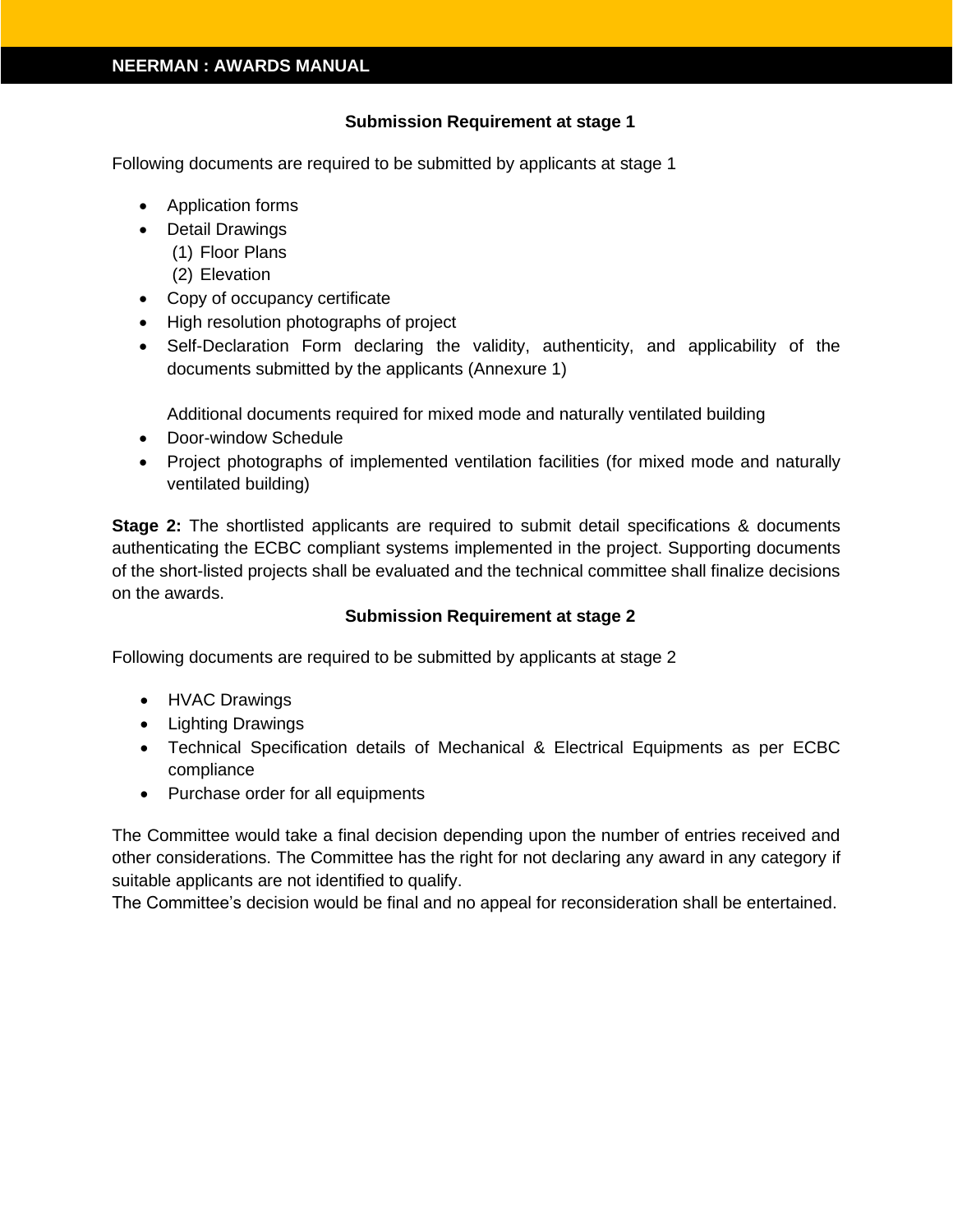#### **Exemplary Performance Awards**

Commercial projects which demonstrate outstanding achievements and contribution in the field of energy conservation and management for each of the ECBC 2017 sections-

- Building Envelope,
- Lighting and controls,
- Electrical and Renewable Energy Systems,
- Comfort Systems and Controls

Projects with Natural Ventilation shall also be recognized with Exemplary Performance Awards.

The recipient of the awards shall be selected on the basis of not only quantitative achievements but also considering the various other factors such as innovative techniques and technologies adopted.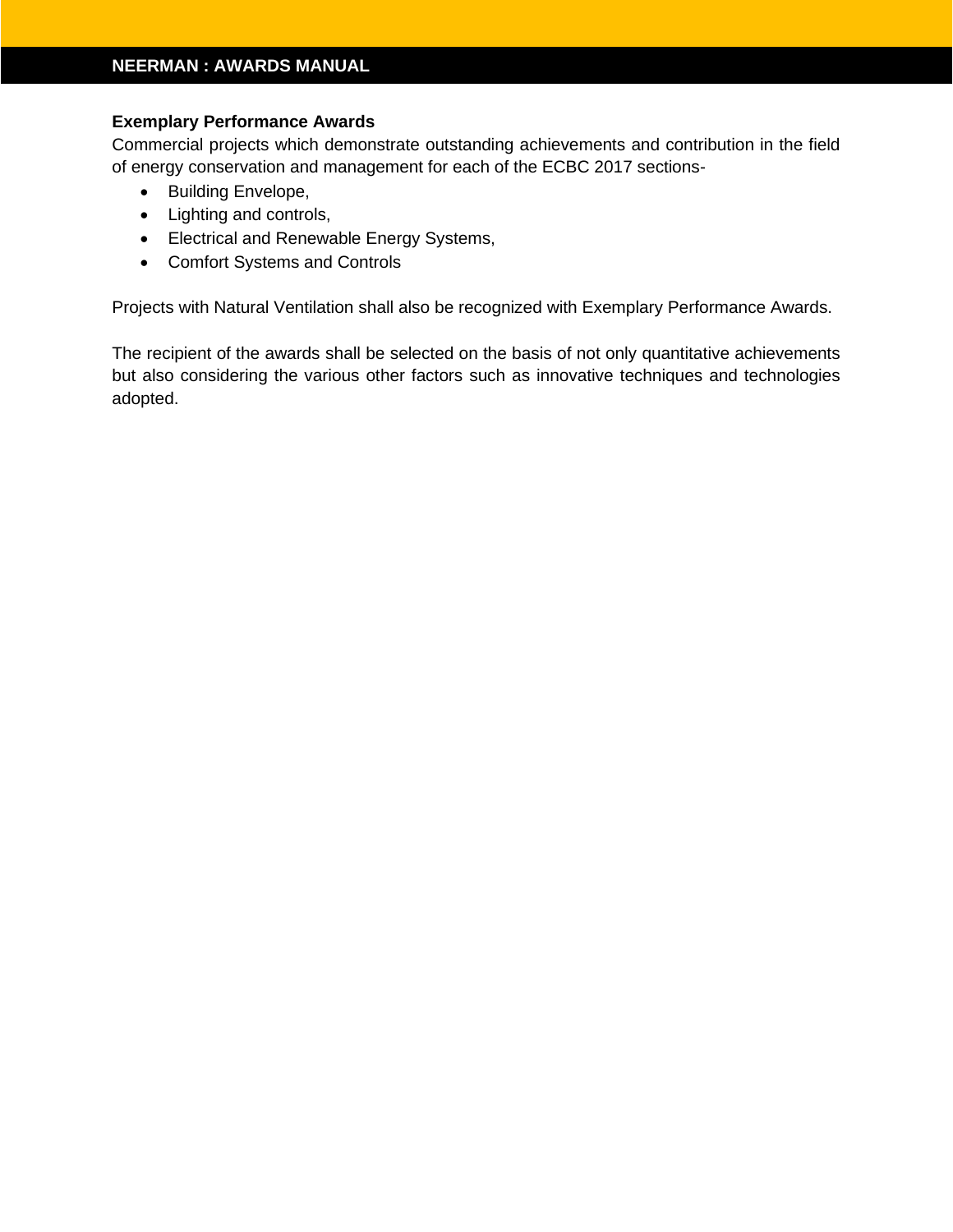#### **RESIDENTIAL PROJECTS**

#### **Eligibility:**

I. 'Residential buildings' built on a plot area ≥500 m<sup>2</sup> and Residential part of 'Mixed land-use building projects', built on a plot area of ≥500 m<sup>2</sup>.

ii. The award is for buildings in which construction has been completed and the building have been issued Occupancy Certificate. To be eligible, projects that received Occupancy Certificate (OC) between 1 January 2017 and date of submission 31 August 2021 shall be eligible to apply.

Confirming the above, the owner/developer shall submit signed declaration (Annexure 1).

*\* A project not meeting any of the mandatory criteria will not be considered for the award*



#### **Evaluation Criterion**: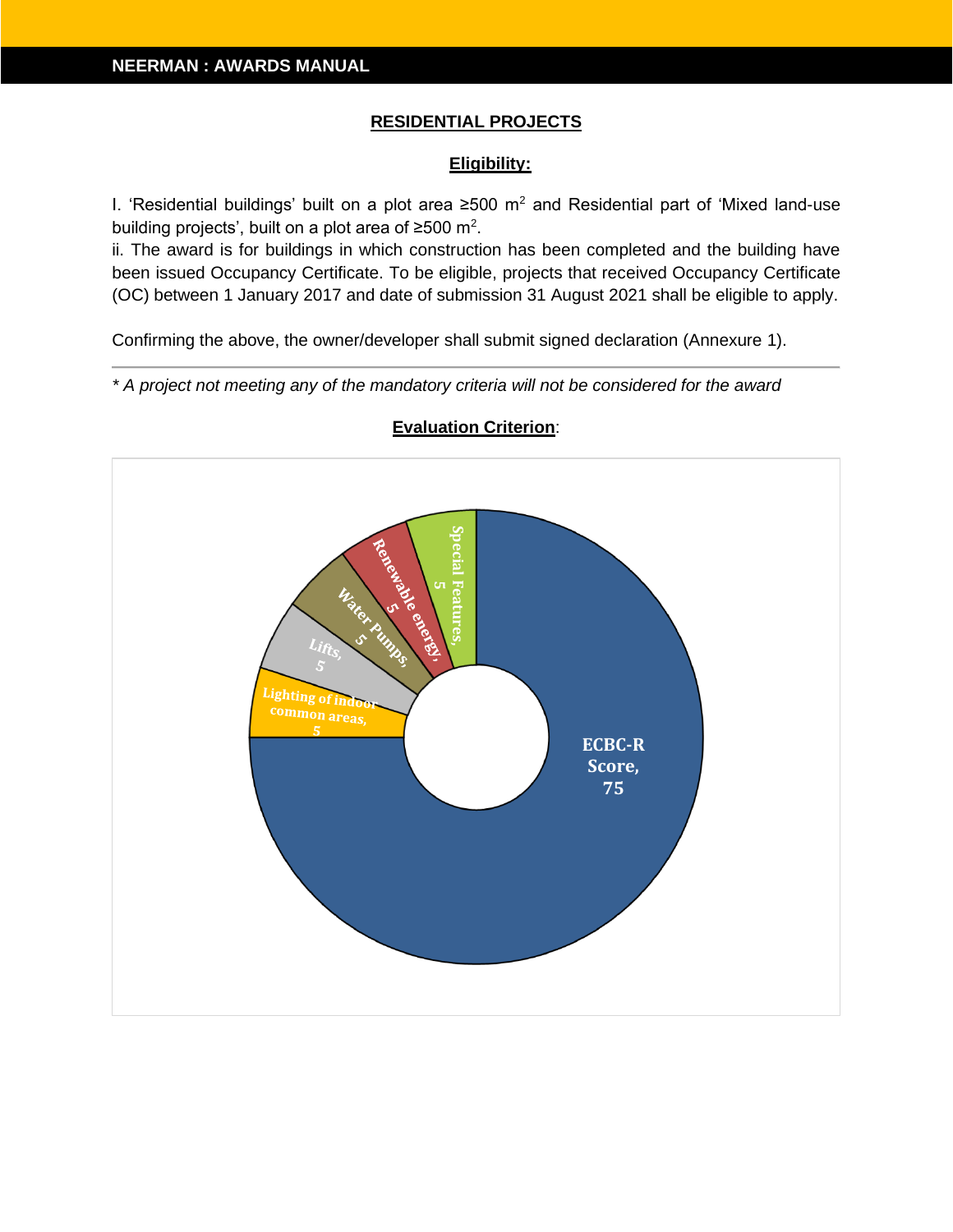#### **Evaluation**:

Two categories of residential buildings as defined below shall be evaluated-

- Subsidized / Affordable Housing: Affordable housing, which is a focus area for the Government is kept as a separate category. Affordable housing is defined as houses that have carpet area of up to 60  $\mathrm{m}^2$ .
- Market Rate Housing: All other kinds of housing

A 2-stage evaluation method will be followed separately for each category as explained below. The performance would be judged through the pro forma (forms and checklists formats) which would be evaluated by the Committee and if needed through a visit/interview by the Award Judging Committee.

**Stage 1:** Projects shall submit completed excel based Forms, Checklist (both shared via email) and Stage 1 documents.

| <b>ENS BUILDING SUMMARY</b>                                  |                                                                       |                                   | <b>ENS DOCUMENT CHECKLIST</b> |                                   |                            |                                                                  |
|--------------------------------------------------------------|-----------------------------------------------------------------------|-----------------------------------|-------------------------------|-----------------------------------|----------------------------|------------------------------------------------------------------|
|                                                              |                                                                       |                                   |                               |                                   |                            | <b>STAGE I</b>                                                   |
|                                                              |                                                                       | <b>1. ENVELOPE DETAILS</b>        |                               | <b>Applicability (select from</b> | Component                  | <b>Information required</b>                                      |
| Enter RETV Value (W/m2):                                     |                                                                       | If Cold Climate                   |                               | dropdown)                         |                            |                                                                  |
|                                                              |                                                                       | i.e. RETV not applicable,         |                               |                                   | Occupancy Certificate      | Confirmation that the project has received Occupancy Certificate |
|                                                              |                                                                       | <b>Enter U-Value envelope</b>     |                               |                                   |                            | between 1 January 2017 and date of submission                    |
|                                                              |                                                                       |                                   |                               |                                   | <b>Submission Drawings</b> | Floor plans                                                      |
|                                                              |                                                                       | <b>2. ROOF DETAILS</b>            |                               |                                   |                            | Elevations                                                       |
|                                                              |                                                                       |                                   |                               |                                   | <b>Project Photographs</b> | High resolution photographs of the project (5-10 in numbers)     |
| U - Value Roof (W/m2.K) :                                    |                                                                       | Percentage Roof area utilized     |                               |                                   |                            | showing key project features                                     |
|                                                              |                                                                       | for Solar Hot Water or Solar      |                               |                                   | <b>ECO-NIWAS SAMHITA</b>   | <b>ECBC-R Compliance Tool (Link)</b>                             |
|                                                              |                                                                       | <b>Photo Voltaic:</b>             |                               |                                   | Report                     |                                                                  |
|                                                              |                                                                       |                                   |                               |                                   |                            |                                                                  |
|                                                              | 3. ELEVATORS (Select applicability from dropdown)                     |                                   |                               |                                   |                            |                                                                  |
| If applicable, check energy conserving features              |                                                                       |                                   |                               |                                   |                            |                                                                  |
| 1. Gearless traction lift                                    |                                                                       | 4. Regenerative Breaking          |                               |                                   |                            |                                                                  |
| 2. VFD's on Electric motors                                  |                                                                       | 5. Automatic control for lights   |                               |                                   |                            |                                                                  |
| 3. LED Lights inside Elevator                                |                                                                       | and fans                          |                               |                                   |                            |                                                                  |
|                                                              |                                                                       |                                   |                               |                                   |                            |                                                                  |
| 4. BEE STAR RATING OF WATER                                  |                                                                       | <b>5. BEE STAR RATING OF</b>      |                               |                                   |                            |                                                                  |
| <b>PUMPS</b>                                                 |                                                                       | <b>INDOOR LIGHTING</b>            |                               |                                   |                            |                                                                  |
| (Select from the dropdown)                                   |                                                                       | At least 90% of lighting fixtures |                               |                                   |                            |                                                                  |
|                                                              |                                                                       | installed in common areas such    |                               |                                   |                            |                                                                  |
|                                                              |                                                                       | as corridors, basement parking,   |                               |                                   |                            |                                                                  |
|                                                              |                                                                       | lobby are (Select one):           |                               |                                   |                            |                                                                  |
|                                                              |                                                                       |                                   |                               |                                   |                            |                                                                  |
|                                                              | Enliquing are the anormi officiancy fastures incornarated in Block B. |                                   |                               |                                   |                            |                                                                  |
| <b>6 CDECIAL EEATLIDEC AND</b><br><b>Project Information</b> | <b>1.ENS Building Summary</b>                                         | $\bigoplus$                       |                               |                                   |                            |                                                                  |

Evaluation shall be based on objective evaluation of forms and project drawings made leading to short-listing of projects for award.

#### **Submission Requirement at stage 1**

Following documents are required to be submitted by applicants at stage 1

- Application forms
- Detail Drawings
	- (1) Floor Plans
	- (2) Elevation
- High resolution photographs of project
- Eco Niwas Samitha Compliance Report generated from [ENS web link](https://drive.google.com/file/d/1mgAhu9wIpuggkJHjOMI45Yd82sHPXhxn/view)
- Copy of occupancy certificate
- Self-Declaration Form declaring the validity, authenticity, and applicability of the documents submitted by the applicants (Annexure 1)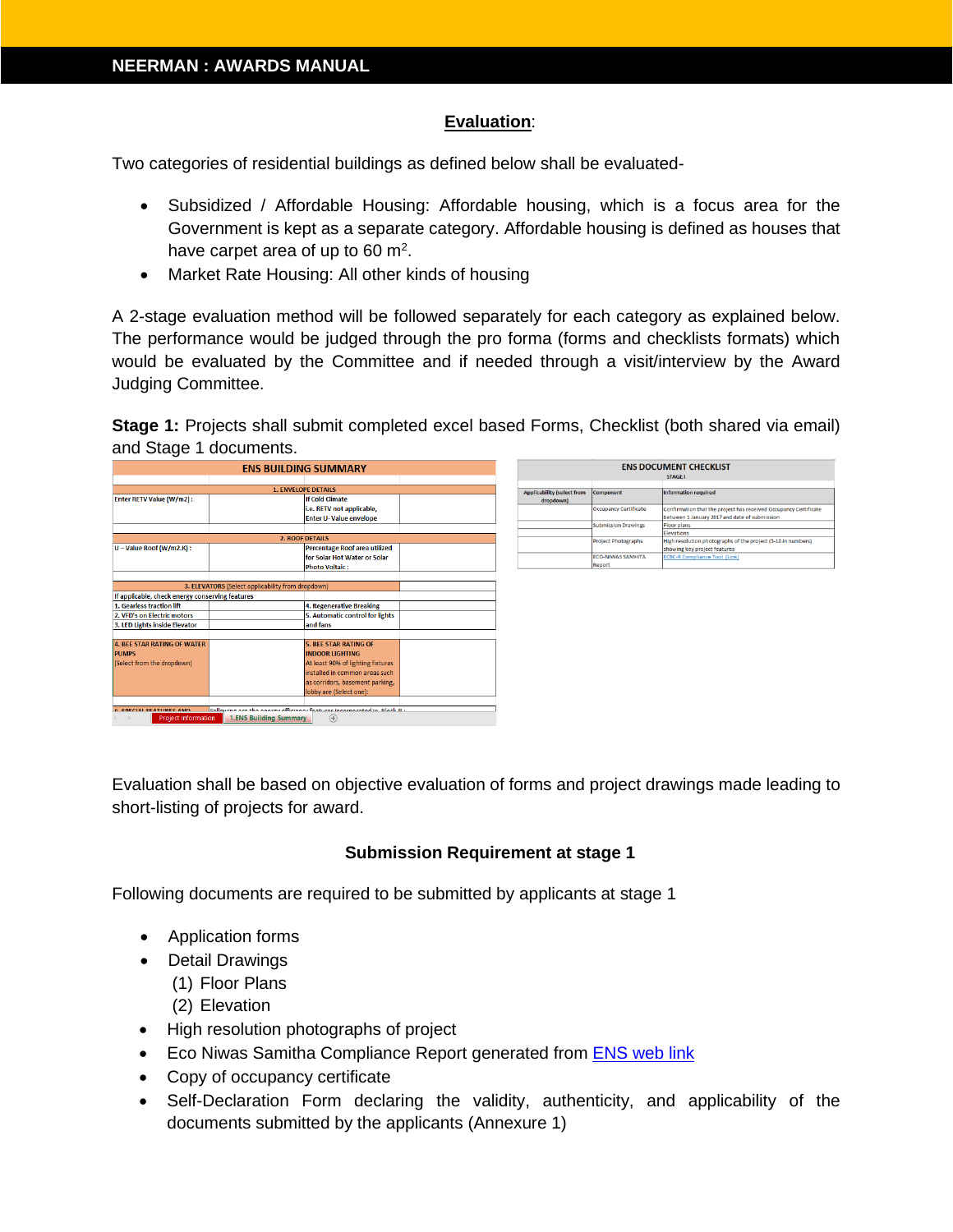**Stage 2:** The shortlisted applicants are required to submit details, certifications, testimonials authenticating the energy conservation measures implemented in the project. The supporting documents of the short-listed projects shall be evaluated, and the technical committee shall take final decision on the awards.

#### **Submission Requirement at stage 2**

Following documents are required to be submitted by applicants at stage 2

- Lighting Drawings for Common areas with Fixture specification
- Specification of Energy efficient Lifts
- Drawing & specification for Renewable systems
- Specification for Energy Efficient Water pumps

The Committee would take a final decision depending upon the number of entries received and other considerations. The Committee has the right for not declaring any award in any category If suitable applicants are not identified to qualify.

The Committee's decision would be final and no appeal for reconsideration shall be entertained.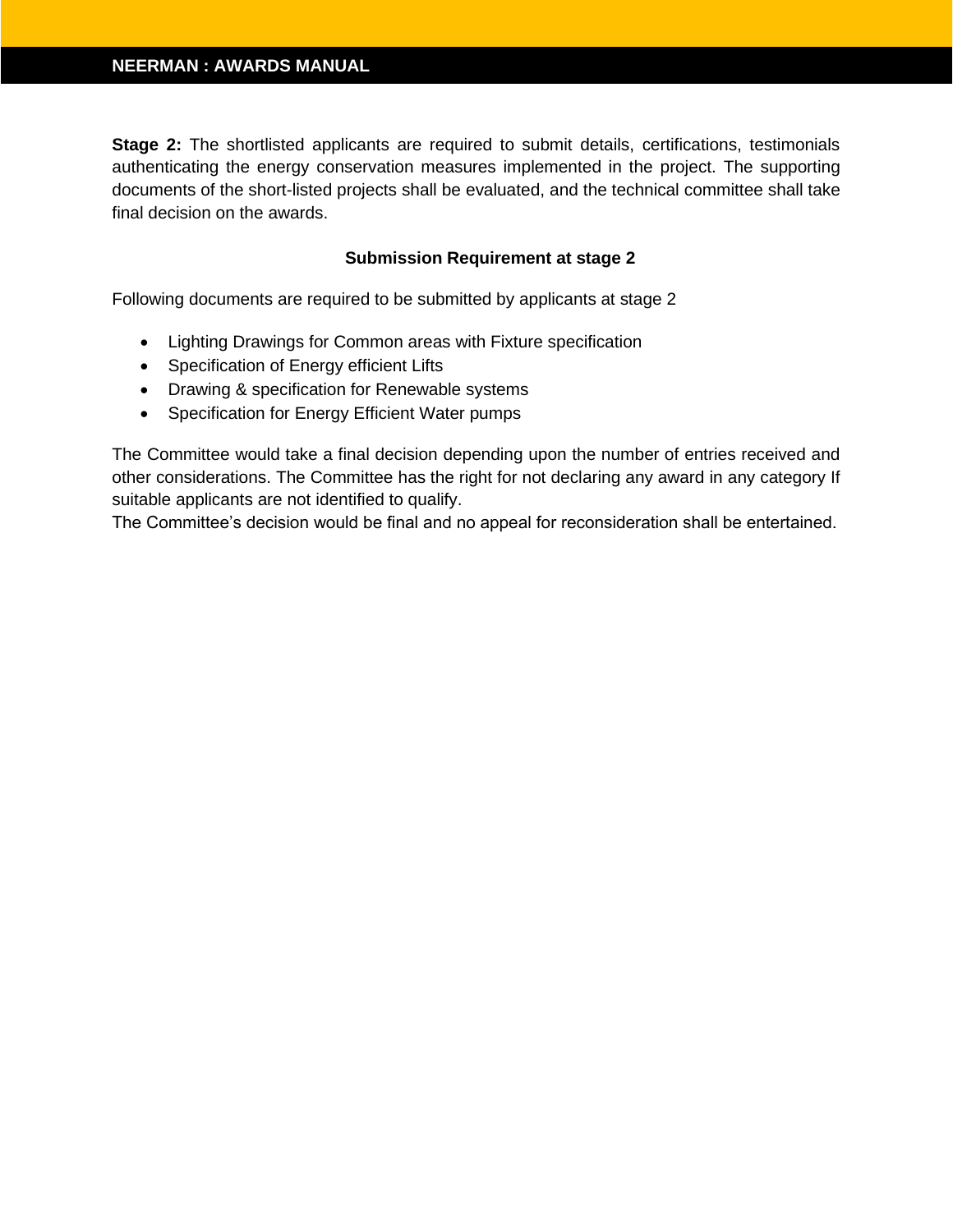#### **SUBMITTAL DIRECTIONS**

● Submittal shall be named as - (Project Registration id).

Documents for each section shall be compiled in a folder and named as (Project Registration id@Folder code)

#### **Folder codes**

| <b>Stages</b> | <b>Building Category</b> | <b>Document types</b>           | <b>Folder code</b> |
|---------------|--------------------------|---------------------------------|--------------------|
|               |                          |                                 |                    |
| Stage 1       | <b>Residential</b>       | All Document                    | @A                 |
| Stage 1       | Commercial               | All Document                    | @A                 |
| Stage 2       | <b>Residential</b>       | All Document                    | @B                 |
|               |                          | Building envelope documents     | @1                 |
|               |                          | Lighting and controls documents | @2                 |
| Stage 2       | Commercial               | Comfort systems and controls    | @3a                |
|               |                          | documents                       |                    |
|               |                          | Natural ventilation documents   | @3b                |
|               |                          | Electrical & renewable energy   | @4                 |
|               |                          | systems documents               |                    |

#### *Example*

*Stage 1 document folder for residential building with project registration id RAH005 shall be named as*  RAH005@A

*Stage 1 document folder for commercial building with project registration id CHC001 shall be named as* CHC001@A

*Stage 2 document folder for residential building with project registration id RAH005 shall be named as*  RAH005@B

*Stage 2 lighting and controls document folder for commercial building with project registration id CHC001 shall be named as* CHC001@2

*Stage 2 natural ventilation documents folder for commercial building with project registration id CHC001 shall be named as* CHC001@3b

*Stage 2 electrical & renewable energy system documents folder for commercial building with project registration id CHC001 shall be named as* CHC001@4

- Submittals for each stage shall be done through email (Link) or WeTransfer.
- Size of submittal shall be less than 1GB

The members of the Award Committee or their nominees may visit shortlisted projects for verification of data supplied, if felt necessary. It will be obligatory on the part of the participating teams to provide necessary assistance and co-operation for such visits. If the project is found non-compliant, the award shall be returned to BEE.

Please reach out to get help answer queries and address any issues faced by you -

Help desk email address: info@bee-neerman.com